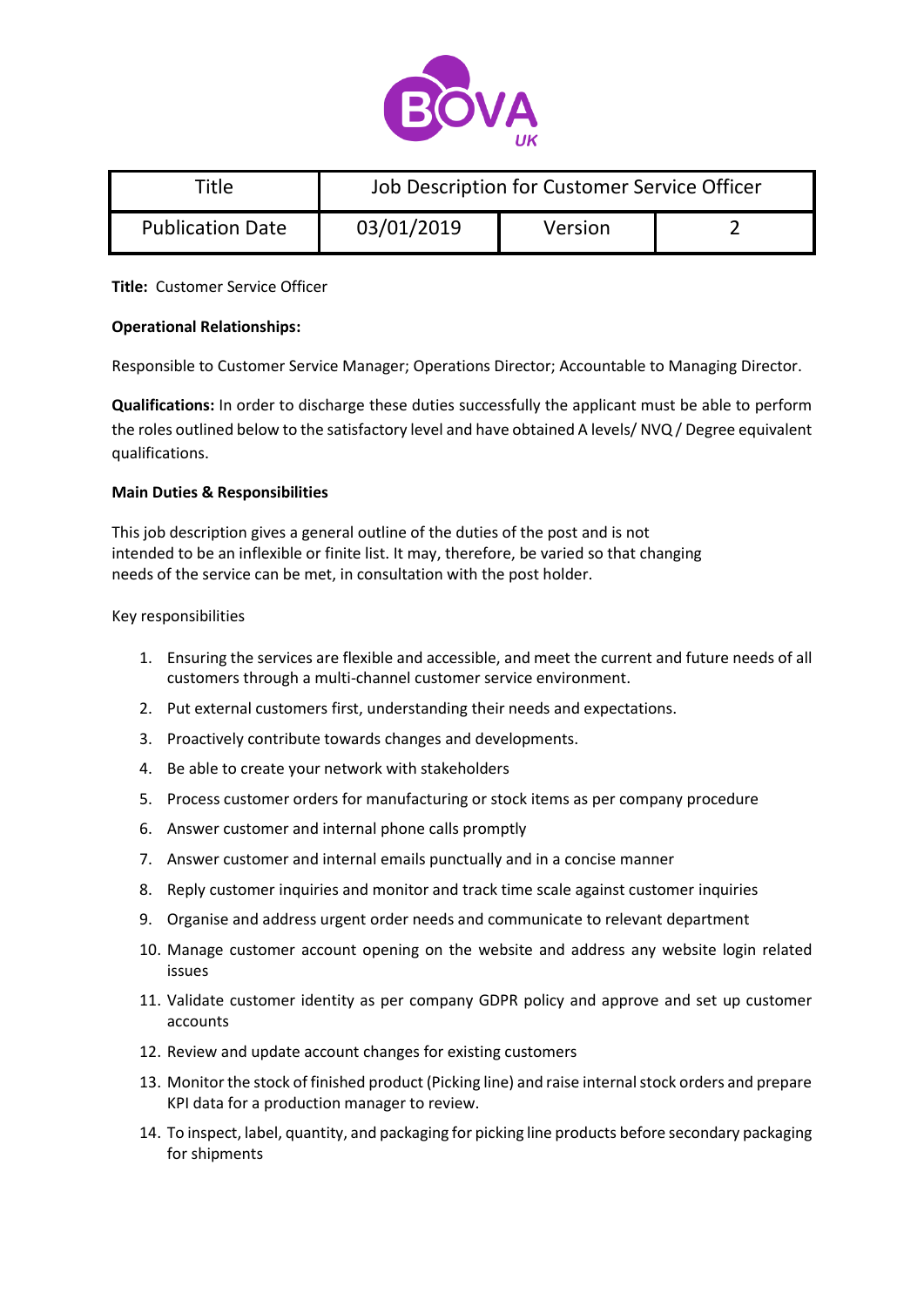- 15. Inspect and book received goods in the absence of storeman and check the content against delivery notes and communicate to the relevant team
- 16. Assist in organizing shipments for testing samples
- 17. Address customer inquiries for account or invoice queries with the finance department
- 18. Pack goods and pick products following set procedures for shipping to our customers
- 19. To perform or organize stock check on set intervals for stock line items as well as stationary and other admin related requirements and report to relevant department manager for further action.
- 20. To comply with the organization's documentation policy
- 21. To ensure all documentation associated with manufacturing activities is recorded contemporaneously and is written
- 22. To assist with the filing and administration of documentation
- 23. To monitor the warehouse facility to ensure it is operating within defined limits
- 24. To ensure the working environment is maintained in a tidy state and to report the need for maintenance or repair work to operations director
- 25. To participate in the cleaning of the facility & associated equipment if required

# **Quality**

- 1. To report any deviations observed against Standard operating procedures to a QA team
- 2. To assist QA in deviation investigations, complaint investigations and completion of corrective and preventative actions
- 3. Record customer complaints in the appropriate format and complete them with suitable records.
- 4. To maintain personal training records
- 5. To assist QA to write and update standard operating procedures for customer service and warehouse activities
- 6. Assist QA, QC, and Production during regulatory or customer audits
- 7. Raise and action change control form to manage changes
- 8. Understand VMD regulations and cascade requirements and apply them in practice

# **General Skill Set required by Bova UK:**

- 1. Minimum education to degree level in Science / Arts related discipline or equivalent;
- 2. Demonstrate an ability to read and interpret documents which relate to health & safety and regulations, operating and maintenance instructions, and procedure manuals;
- 3. Demonstrate an ability to calculate basic and advanced figures which may include, but are not limited to, discounts, solutions strengths, concentrations, proportions, percentages, weights, and volumes;
- 4. Must demonstrate an understanding of the importance of time management, following instructions and organizational skills;
- 5. Must possess exemplary computer skills and knowledge and be able to adapt to and learn any new computer software that may need to be implemented;
- 6. Have an ability to follow manufacturing instructions for sterile and non-sterile dosage forms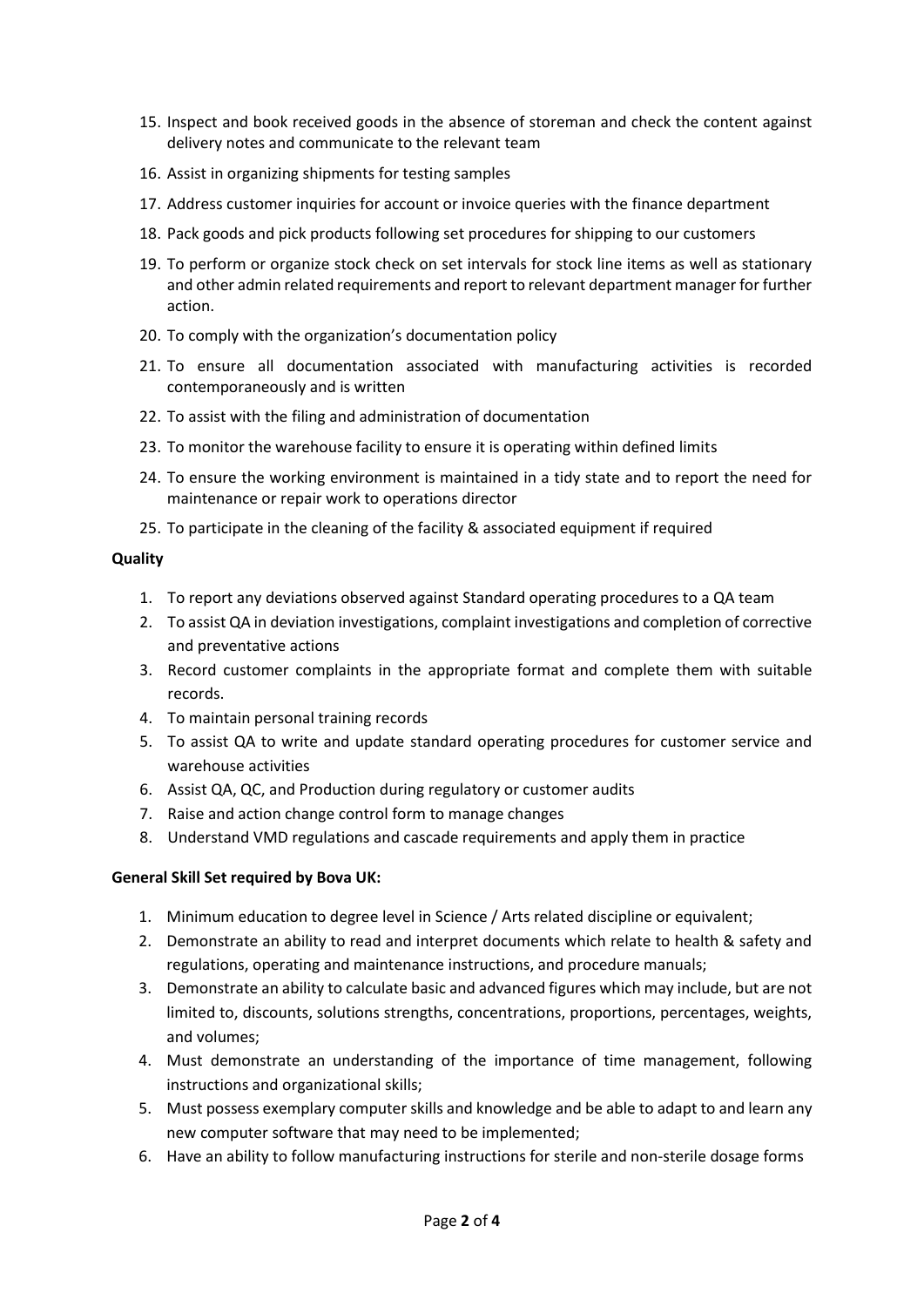- 7. Have an ability to follow complex, multistep manufacturing instructions and manufactured in compliance with good manufacturing practice;
- 8. Must be able to execute the physical demands required for this role including manual handling of equipment and materials;
- 9. Must demonstrate a willingness to work with chemicals in the knowledge of potential side effects, and must ensure that all staff follow the procedures to ensure the safe handling of hazardous chemicals;
- 10. Must demonstrate an ability to conduct complex procedures in an environment in which the noise level may be moderate, and be accurate and prompt;
- 11. Must demonstrate an ability to perform repetitive work within a busy manufacturing environment
- 12. Must have professional telephone etiquette skills or have the capacity and willingness to develop these.
- 13. Must demonstrate excellent communication skills with other staff, suppliers, and customers
- 14. Must be able to work on a multi-departmental level within the organization to accomplish the overall business goals
- 15. Respond to correspondence (phone, email, mail or other) in a timely and efficient manner;
- 16. Other reasonable duties as assigned by senior management on an ad hoc basis.